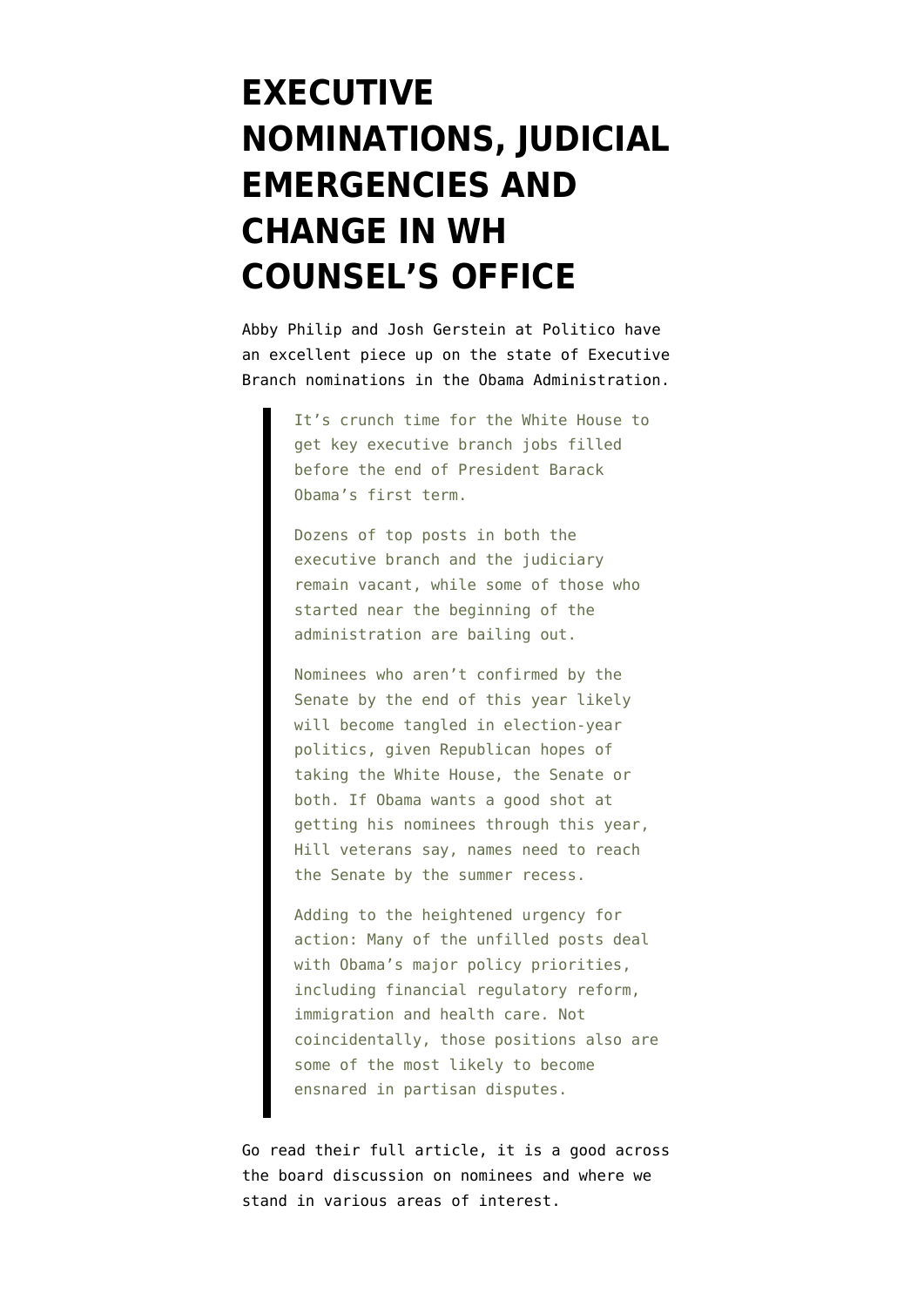There are two areas of the Politico piece I want to draw attention to. The first is the critical importance of work and support by the White House for their nominees and the nomination process.

> But one former official said much of the blame for the slow pace lies with the White House.

"A lot of fingers have been pointed at the Senate," said Chase Untermeyer, who served as director of presidential personnel for President George H.W. Bush. "I always say that two-thirds of the job is on the executive side."

Exactly. For one thing, it is hard for an administration to get a confirmation if it does not make nominations. Take federal judges for instance, for most of the past two years there have been around a hundred vacancies on the Circuit and District courts; Mr. Obama has rarely had nominees for more than half of them. This is simply federal administrative incompetence, and it takes a heavy toll in the hallways and dockets of justice. Gerstein and Phillip pointed to the appalling state of play in Arizona to illustrate the issue. I owe them a debt of gratitude for pointing the Arizona situation out, because I have long been screaming about the empty seats and docket problems both here in Arizona and in the 9th Circuit.

For most of the last half of 2010, Chief Judge John Roll was in the process of certifying the District of Arizona as a formal "judicial emergency" zone from docket overcrowding, a situation that exacerbates relentlessly in most all case types, but especially from immigration and immigration related types of cases. We needed more judges allotted to start with, but have simply been killed from having long had two empty District judicial seats that were not only empty, but for which Obama could apparently not even be bothered to name nominees for.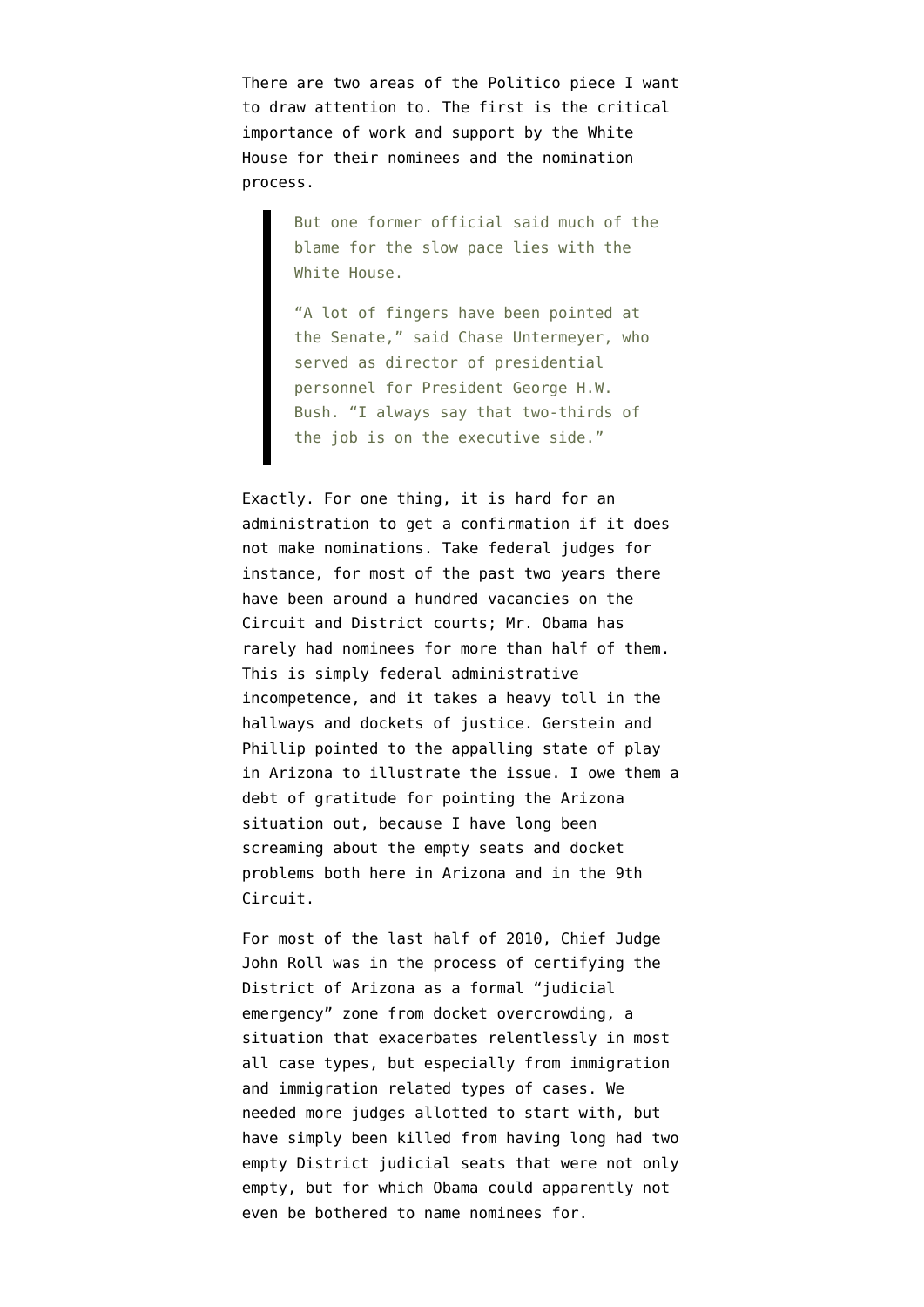Then John Roll was killed in the Giffords shooting, leaving three empty seats in a District that would need another two seats to have some normalcy even if all three of those traditional seats were indeed filled. In the intervening six months since Judge Roll's death, Obama has not designated one solitary nominee for the previous two openings, nor John's now empty large chair. It is simply unacceptable and a dereliction of duty.

It is not just judges either, Obama was extremely slow to move out [Bush/Cheney US](http://www.mainjustice.com/2010/09/17/obama-u-s-attorney-appointee-numbers-trail-bush-clinton/) [Attorneys](http://www.mainjustice.com/2010/09/17/obama-u-s-attorney-appointee-numbers-trail-bush-clinton/) (and only recently did so with the extremely troubling Leura Canary), has left a dearth of economic positions unfilled including the absolutely critical position of [Director of](http://news.firedoglake.com/2011/04/14/nobody-will-take-cfpb-job-over-elizabeth-warren/) [the Consumer Finance Protection Board](http://news.firedoglake.com/2011/04/14/nobody-will-take-cfpb-job-over-elizabeth-warren/) (which cannot even become fully operational without a Director) and, of course, has struggled to fill key Justice Department positions, [including at](http://emptywheel.firedoglake.com/2010/04/10/obama-killed-the-johnsen-nomination-not-ben-nelson-nor-the-gop/) [OLC.](http://emptywheel.firedoglake.com/2010/04/10/obama-killed-the-johnsen-nomination-not-ben-nelson-nor-the-gop/)

But, as Chase Untermeyer pointed out, there also is the issue of support for the nominees by the White House. For all the bad mouthing of Greg Craig, Bob Bauer has not been able to get that much more accomplished on the nomination priorities, and the word is that he honestly tried. You have to wonder what type of high wall and tin ear the Obama inner circle has up to ignore the critical need to fill vacant positions causing literal emergencies in the field.

The other point that leaps out from the Politico piece is who the Obama brain trust put in the lead for Presidential Personnel, a position critical to making and shepherding executive nominees:

> Less than five months into his administration, Obama nominated Presidential Personnel Director Don Gips — a former high-tech executive — as ambassador to South Africa. Months later, White House Counsel Greg Craig quit.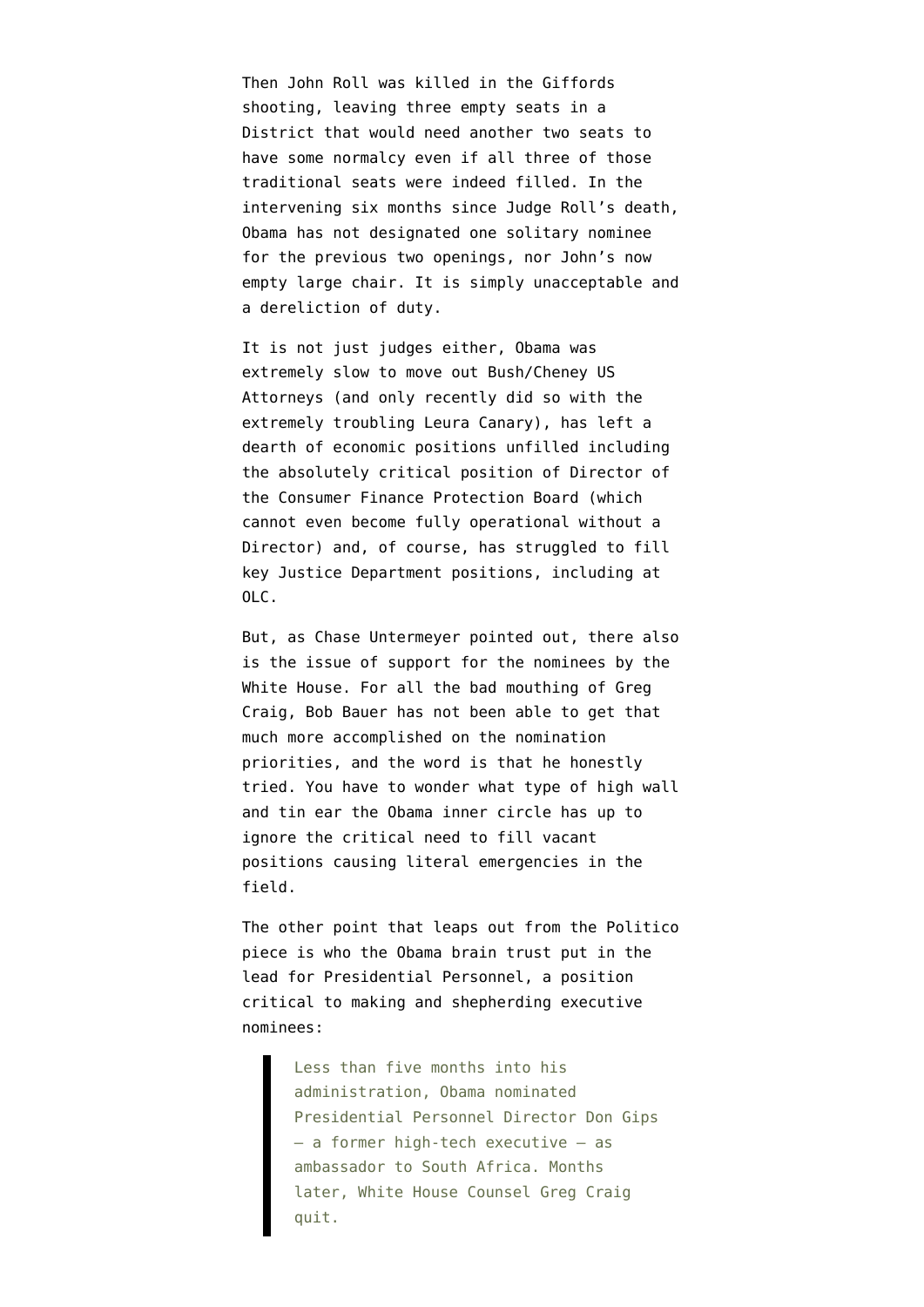"They did some things that hurt them: changing leadership of the president's office of personnel, which pushed them back," said Clay Johnson, who was former President George W. Bush's personnel director and co-chairs the Aspen Institute's committee on presidential appointments.

Gips was replaced in 2009 by his 30 year-old chief of staff, Nancy Hogan, a little-known former aide to Daschle.

Quite frankly, Phillip and Gerstein understate how shocking this fact is. This is a position that is exceedingly important to all nominations in general, although WH Counsel's Office generally leads on justice related nominations. Putting a 30 year old in charge of this job, no matter how talented they are, is simply amazing. It is a process and job that calls for material gravitas and experience working the process on the Hill; it defies credulity that was the path of the Obama Administration.

At any rate, the Politico article is an excellent barometer and report of where we are and why on the nomination gap in the Obama Administration, and it is a troubling picture in many regards. Obama is certainly due credit for getting two Supreme Court justices confirmed in a forthright manner, but the record apart from that is pretty damning.

The other news of note today fits right in with the discussion nicely. Bob Bauer is leaving his position as White House Counsel. From the official White House announcement:

> Today, June 2nd , the White House announced that White House Counsel Bob Bauer will return to private practice and that current Principal Deputy Counsel to the President Kathryn Ruemmler will serve as White House Counsel.

"Bob is a good friend and has served as